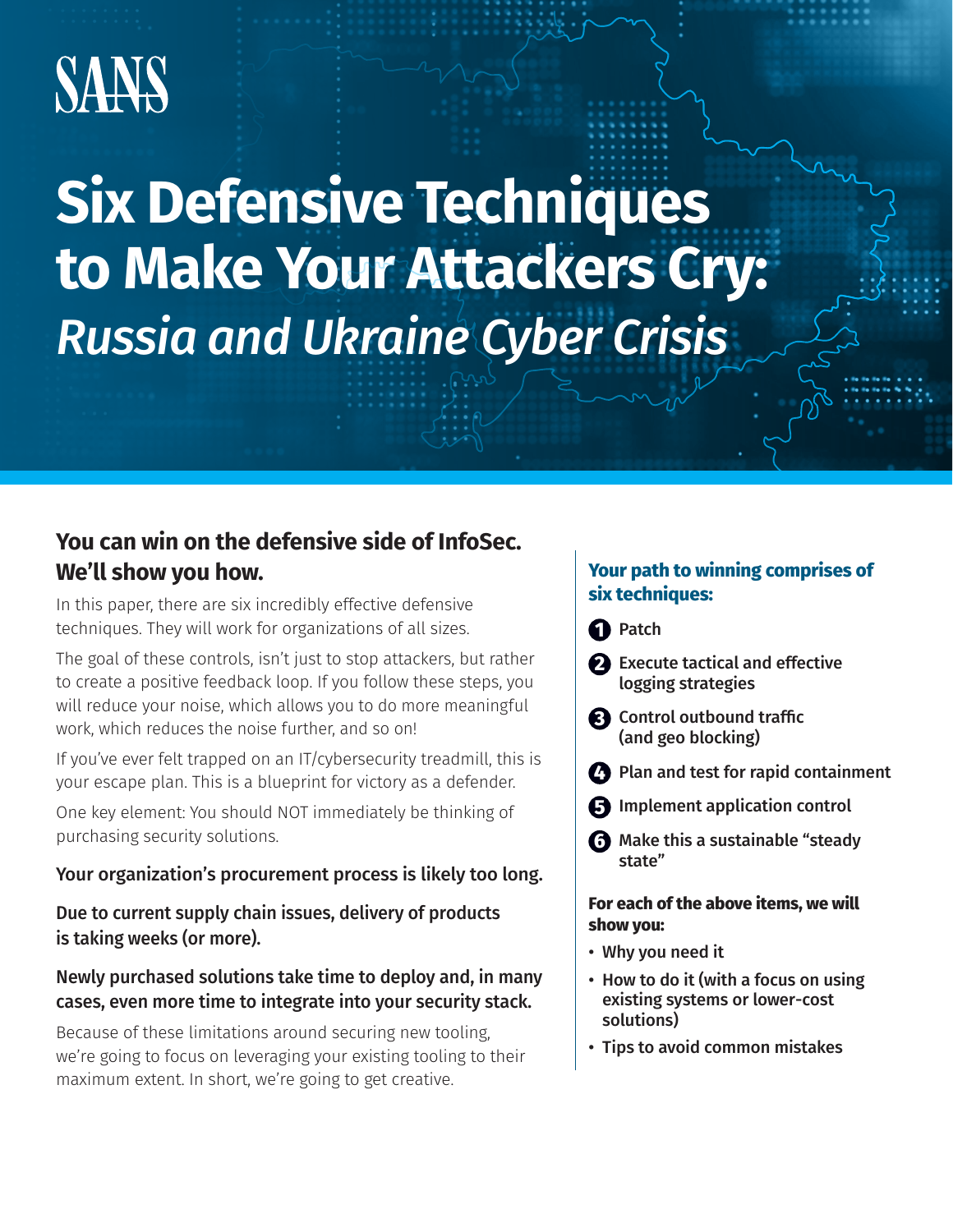## **Using This Document**

Protecting your data requires careful and constant stewardship. In this document we will show key strategies to radically reduce the level of effort required at the tactical level.

This resource isn't meant to be a radical departure from how IT or infosec are done. However, for some organizations, these methods outlined will be a dramatic shift. The authors of this paper strongly suggest that you quickly review all six steps outlined below. If your org is not performing these tasks, you likely have a far greater exposure to attackers than you realize.

We strongly recommend you approach this list in the order it's presented. They're listed in the order of impact. However, if one of the items is too difficult or problematic, skip it. We'd rather you skip multiple steps and be met with some level of success, than get blocked at any single phase.

Unlike other roadmaps, the tasks outlined here are meant to be part of an iterative improvement process. We hope you will run through this playbook multiple times. To make these future reviews easier, we highlight potential next steps to take when you revisit these tasks.



#### **WHY YOU NEED IT**

The Cybersecurity & Infrastructure Security Agency ([CISA](https://www.cisa.gov/)) published 383 vulnerabilities to the Known Exploited [Vulnerabilities Catalog](https://www.cisa.gov/known-exploited-vulnerabilities-catalog). These vulnerabilities are regularly used by multiple threat actors to gain initial access, escalate permissions, or move laterally within a network. Applying the appropriate patches to your systems will complicate these three activities. Of the 383 vulnerabilities, *382 can be remediated by patching!* The one outlier? It's for an end-of-life product, so no patch is available.

#### **HOW TO DO IT**

First, prioritize your patching efforts by ease of exploitation by a remote attacker. Broadly speaking, this means patch in the following order:

#### Internet Accessible System and Software

- Network and Security Appliances: firewalls, VPN concentrators, load balancers, proxies, etc.
- Web servers (Apache, Nginx, IIS, etc.), web applications, mail appliances, mail servers, FTP servers, and SSH/SFTP
- Web Applications
- Host OS for Internet Accessible Systems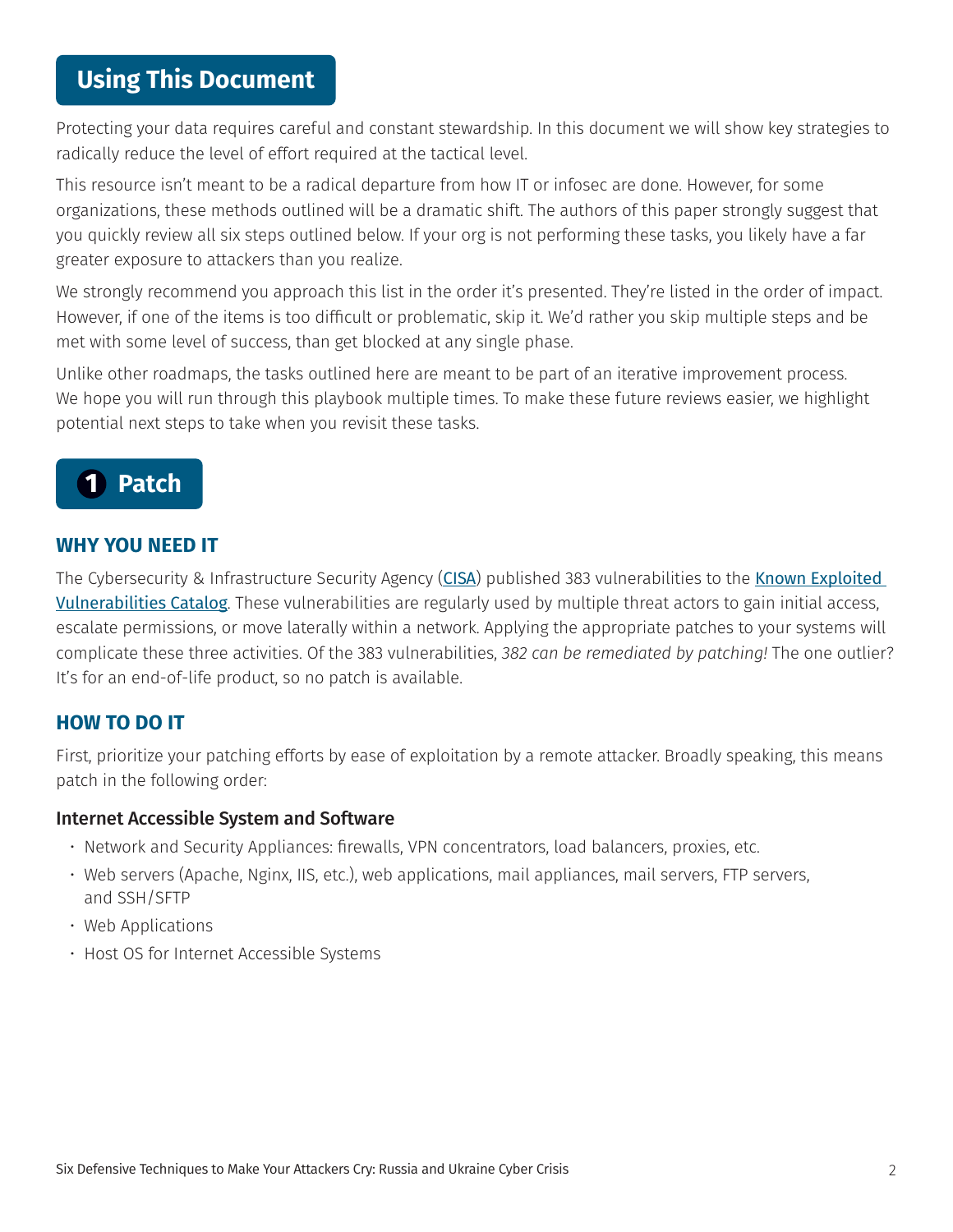#### Clients and Client-Side Software

- Microsoft Office
- Adobe PDF products
- Browsers, in order of popularity (Chrome, Safari, Edge/Internet Explorer, Firefox)
- VPN Clients
- Mobile Devices and Software
- OS Updates

#### Internal Servers and Server Software

- Windows Servers
- Internal Web Applications
- IoT Devices

Utilize the automatic updates features of the software and systems in your environment. Ensure those update mechanisms are configured on the operating system and key software components.

Microsoft update:

- Windows 10 and later automatically downloads and installs patches from Microsoft Update.
- If you have deployed custom Group Policy settings for Windows Update, ensure the settings do not require users to manually install updates. The following link describes how to Allow Automatic Update Immediate Installation: [Configure Automatic Updates by Using Group Policy | Microsoft Docs](https://docs.microsoft.com/de-de/security-updates/windowsupdateservices/18127451#:~:text=To%20allow%20Automatic%20Update%20immediate,Click%20OK)

Second, scan your network for the [CISA Known Exploited Vulnerabilities](https://www.cisa.gov/known-exploited-vulnerabilities-catalog). Scanning for these vulnerabilities can identify systems that have slipped through your patching process, or are vulnerable because of misconfiguration.

Scanning for vulnerabilities:

If you are a Federal, state, local, tribal, territorial governments, or a public and private sector critical infrastructure organization, CISA will provide you with [Cyber Hygiene](https://www.cisa.gov/cyber-hygiene-services) [Services](https://www.cisa.gov/cyber-hygiene-services) at no cost, which include vulnerability scanning and web application scanning.

If you are a Qualys customer, check out the following [dashboard](https://success.qualys.com/support/s/article/000006791) to focus on the CISA Known Exploited Vulnerabilities. If you are a Tenable.SC customer, there is a preconfigured [dashboard](https://www.tenable.com/sc-dashboards/dhs-cisa-binding-operational-directive-22-01) as well.

#### **TIPS TO AVOID COMMON MISTAKES**

#### The "I MUST Patch It All" Trap

Sometimes, you just cannot patch a system. Or maybe a patch will take too long to fix. If you're in a crisis state, it sounds odd to say this, but you should NOT spend too much time trying to force a patch. Instead, isolate that system through network or host-based firewalls to limit the exposure to the rest of your network. Many security programs fall into "we must patch it all before we move to the next item" fallacy. That is almost never a good idea. You should patch what you can if at all possible, but if you cannot patch something… isolate it, and move on!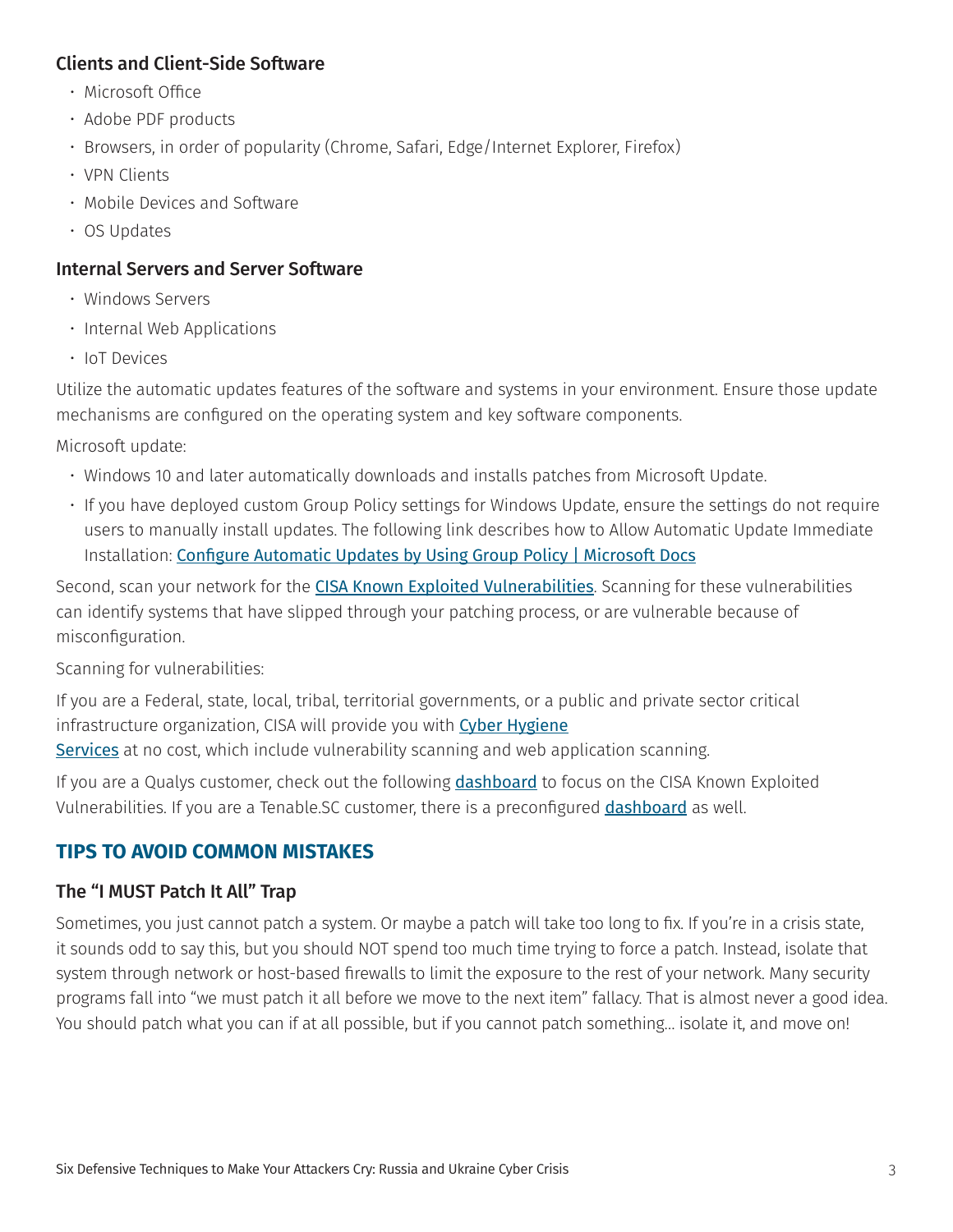#### Analysis Paralysis

Testing patches can be a full-time job. If you're applying patches from the software's publisher, you likely will be ok to just deploy the patch in a non-production instance, or a lesser critical system to verify nothing is broken.

If you're especially concerned about patches breaking things, consider doing a phased rollout after a brief nonprod test. Many organizations take a phased approach where they will apply patches to a few (handful of test systems), some (10%), many (30%) , and finally any remaining systems. Save your most sensitive systems for the end of the patch rollout. If you feel like you're spending too much time and effort on patching, you probably are.

#### Patch the Low and Medium Issues Too

Understanding vulnerabilities is difficult. Sometimes multiple "Low" or "Medium" severity vulnerabilities can be chained together and result in an aggregate risk much higher than the individual risk of each vulnerability. Using vulnerability severity to patch only "the most critical" vulnerabilities may leave you exposed to an aggregate risk that is dramatically higher than you would expect.

#### Patch Beyond the OS

Ensure you are patching unmanaged client software, too, such as third-party browsers, Adobe products, etc. These clients are common targets for attackers and often go unpatched for years. The current model for many client applications is to notify users of available updates, but not force the installation. Don't let these applications slip through the cracks.

#### Aggressively Hunt for "Lost" Systems

Don't assume your inventory systems are accurate. Search for the systems that have slipped through the cracks and remain unmanaged. Vulnerability scans can help, but also consider broad discovery scans with Nmap, Masscan, or similar to identify unmanaged hosts.

#### **EXAMPLE POTENTIAL NEXT STEP**

If patch validation is too time consuming, consider automating key parts of the process. Through a long-term lower level of effort, a library of unit tests can be built. These tests are quite handy for many reasons, but are especially powerful for patch validation.

[Apache JMeter](https://jmeter.apache.org/) is a free tool that allows you to record just about any computer action. Why not use it to record a critical business transaction? Once you have the recording, you can radically speed up your patching.

When the next set of patches are released, use this workflow:

- In a non-production environment, verify the recorded transaction still works as expected.
- Then undo the transaction.
- Apply the patches.
- Run the recorded transaction.
- Verify the transaction worked as expected.
- If the transaction worked, your patch validation is done!

Additionally, look in your logs for unexpected hosts. Your DHCP, DNS, and Active Directory logs are great sources of passively finding "lost" systems.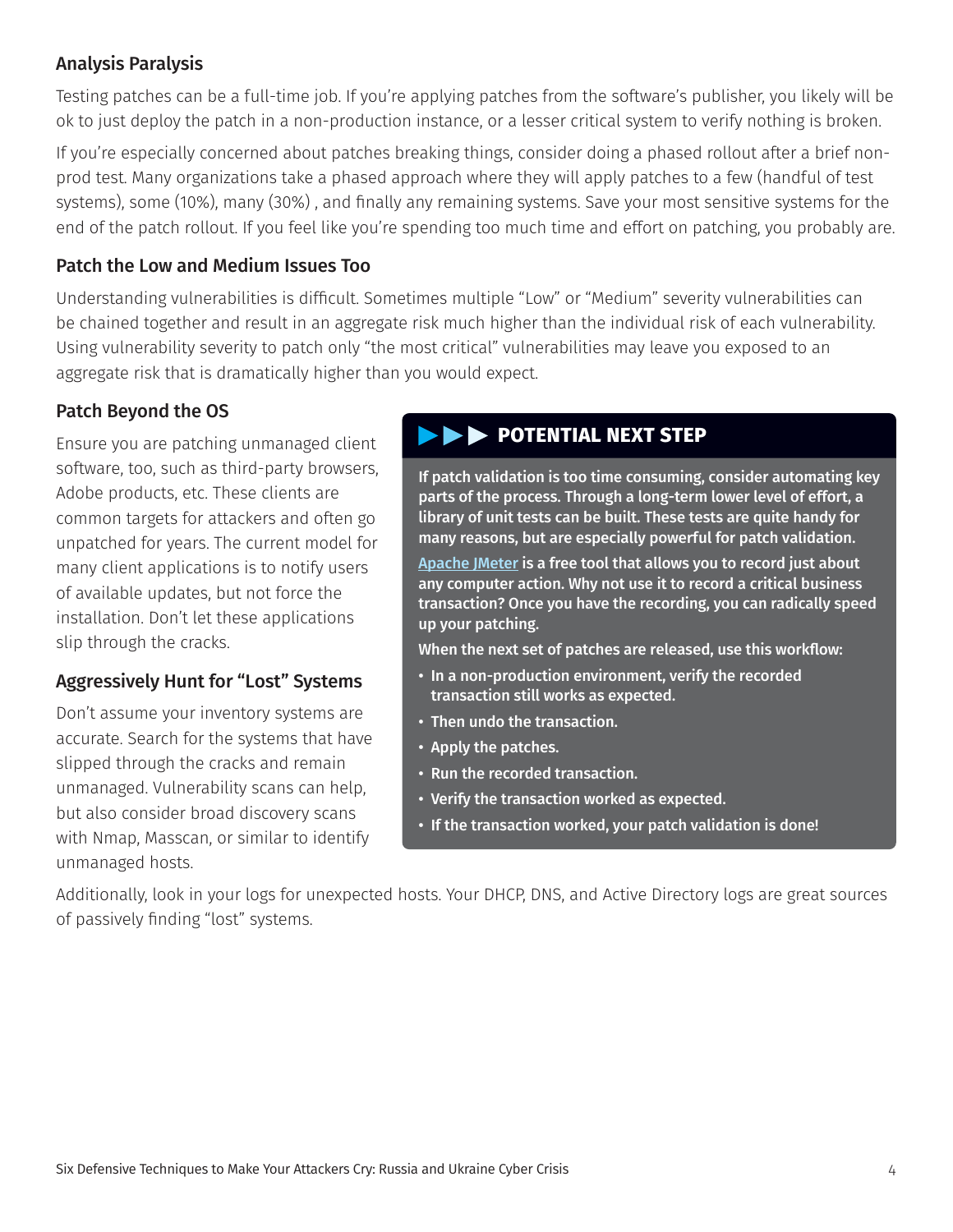## **2 Execute Tactical and Effective Logging Strategies**

#### **WHY YOU NEED IT**

Without logging, you have limited visibility. Logs are your eyes and ears when it comes to everything computer based. Without logs, you will have almost no understanding of what's happening in your environment. Additionally, with appropriate logging, audits and other regulatory reviews will go faster and easier.

#### **HOW TO DO IT**

If you are an organization that has email and office capabilities in the cloud, you should use the native logging that is already present. After all, you have paid for these functions in your subscription. If your organization uses M365, you should start with the built-in [Security Center](https://protection.office.com/). If you use Google Workspaces, you can find security logging in the [Admin Report Center](https://support.google.com/a/answer/6000269).

For organizations who are still on prem, Windows Event Forwarding (WEF) is a native and powerful solution. It allows Windows systems to stream events (logs) to a Windows Event Collector. Microsoft provides *guidance on* [how to use WEF to detect attacker behaviors](https://docs.microsoft.com/en-us/windows/security/threat-protection/use-windows-event-forwarding-to-assist-in-intrusion-detection) in your environment.

#### **TIPS TO AVOID COMMON MISTAKES**

#### Don't Rely on Defaults

Sometimes we put too much faith in our vendors. Chances are, they have not been in your environment. They have not worked directly with you and your team. Because of this, default logging levels are their best guess and likely do not reflect your actual logging needs. Who knows best what you need? You do!

Instead of over relying on the vendor, you should ask, "what stories do I want to tell?" If you want to catch attackers trying to brute force logins, you will need to know when a login failure happens. Taking a story-based approach is typically called Use Case Based logging.

#### Logging is an Ongoing Process

As you progress on your logging journey, you will learn different use cases and logs you'll want to gather and analyze. This means that your logging approach will change over time. You should plan and set expectations that logging is an iterative project. Organizations who successfully do logging, will often take a phased approach.

Phase 1: First start with a guided site like [what2log.com](https://what2log.com/) (Which provides tips on what you should log and how to do it)

Phase 2: Then go with something more strident. For Windows systems, [Microsoft's Logging Guide](https://docs.microsoft.com/en-us/windows-server/identity/ad-ds/plan/appendix-l--events-to-monitor) is very detailed.

Phase 3: Finally, you could use a system like [Sigma](https://github.com/SigmaHQ/sigma). Look through the [various rules](https://github.com/SigmaHQ/sigma/tree/master/rules) to see an alert that is appealing to you. By viewing the dependencies listed for that entry you will learn log sources you will need to collect.

#### Avoid Log Hoarding

It's tempting to enable all logging options, but you'll quickly find yourself drowning in logs of little or no value. Not only does it become too much info to act upon, it can be very expensive in terms of log storage, network utilization, and any licensing fees for your logging systems. To combat these problems, we urge you to take a use case based approach. Pick a story you want to tell and then "walk backwards." What data will you need to tell this story?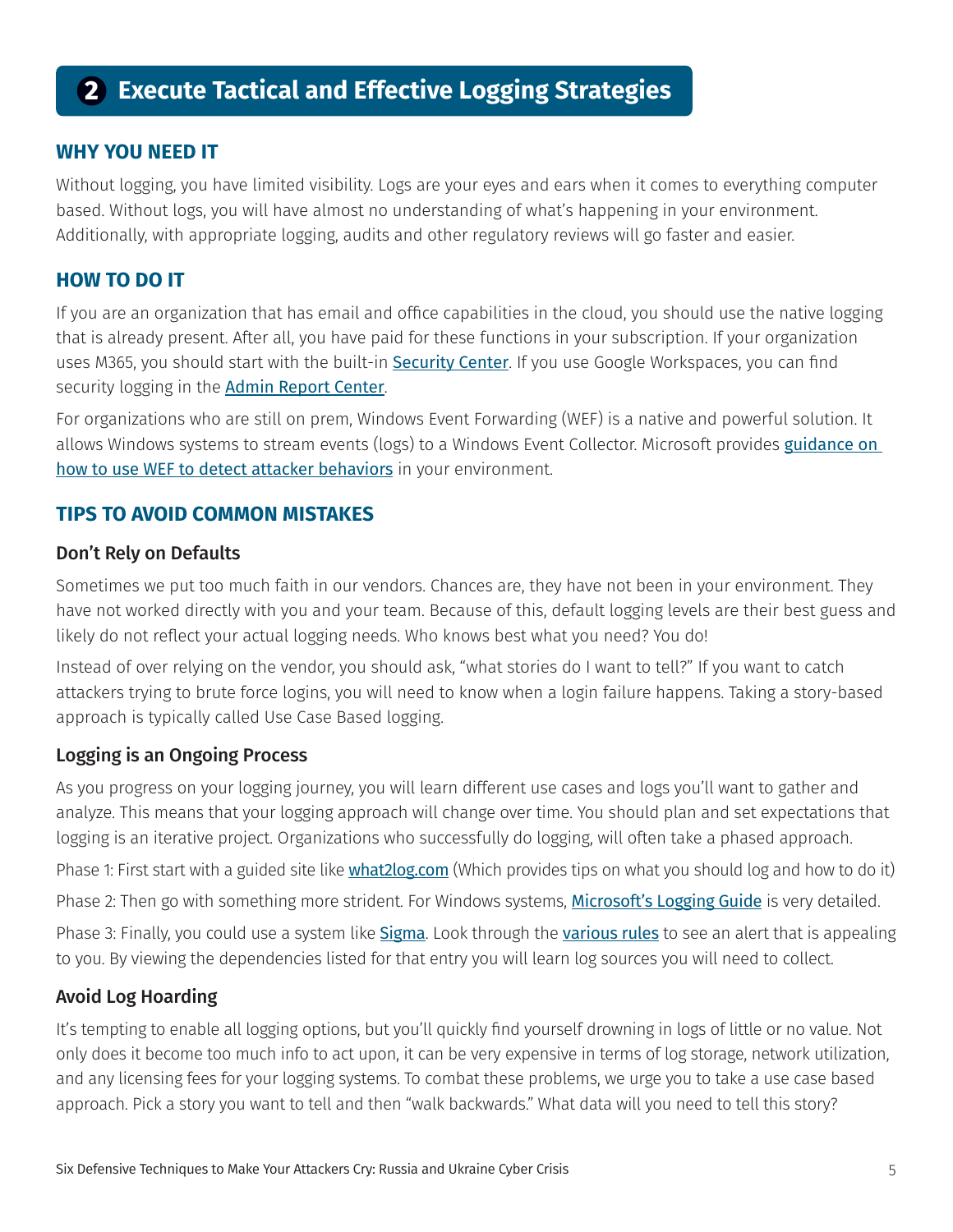#### Treating All Logs Like They Are Regulated

Not all logs are created equal… at least in the eyes of the law. You may have regulatory or contractual requirements to retain logs for a specific time (perhaps even years). Many organizations shy away from logging entirely when they see these requirements because they feel it may be better to not log at all and avoid these retention issues.

Fortunately, there are no laws that require an organization to keep *all logs* for the retention time. In fact, many forward thinking orgs delete non regulatory protected logs once they are no longer needed. In some cases, you can safely remove a log after one week.

#### **POTENTIAL NEXT STEP**

To speed analysis, some organizations choose to collect their logs into log aggregators or a SIEM (Security Information and Event Management) solution. The selection, installation, and deployment of such a solution is a major undertaking, and something that *should not be done as part of your triage and crisis response process.* Please review the SANS Reading Room Paper ["An Evaluator's Guide to NextGen SIEM"](https://www.sans.org/media/vendor/evaluator-039-s-guide-nextgen-siem-38720.pdf) to get a better understanding of the order of magnitude of this work. If your organization already has a SIEM type solution in place, a review of this guide is still worthwhile. You might not be using your tooling to the fullest extent.

As a potential stopgap before getting a full SIEM tool, consider the use of event correlation and light touch analysis products like [WEFC](https://github.com/BrandonsProjects/WEFC), which leverages WEF to help centralize analysis.

## **3 Control Outbound Traffic (and Geo Blocking)**

#### **WHY YOU NEED IT**

Controlling and monitoring outbound network communications is one of the most effective ways to identify and disrupt the delivery of exploits, payloads, and command and control traffic. Attackers require network connectivity for most aspects of their attacks and restricting outbound traffic to only what is absolutely necessary complicates the attack process.

#### **HOW TO DO IT**

There are countless ways to achieve this, but the main components are firewall rules, web content filters, DNS content filtering, and network monitoring tools. Let's look at each.

#### Firewall Rules

Never underestimate the effectiveness of egress firewall rules. While they are deadly effective, they can also be complex to manage. It's reasonable to create blocklists based on known malicious IP addresses, or even geographic location based on Regional Internet Registries IP ranges. Joff Thyer's [RIRTools](https://github.com/yoda66/RIRTools) makes this a snap, and is actively maintained.

#### Web Content Filter

Most internet sites are categorized by various web content filtering companies. The feeds from those products are a great way to filter internet traffic based on known categories. This allows you to allow or block specific categories, but it also allows you to block access to uncategorized domains. Less sophisticated command and control traffic is done with recently registered domains, which likely have never been categorized. So, blocking uncategorized raises the bar. Web content filtering is normally done on "next gen" firewalls or through a web proxy. If you don't have a security appliance with that feature set, DNS content filtering is a decent alternative.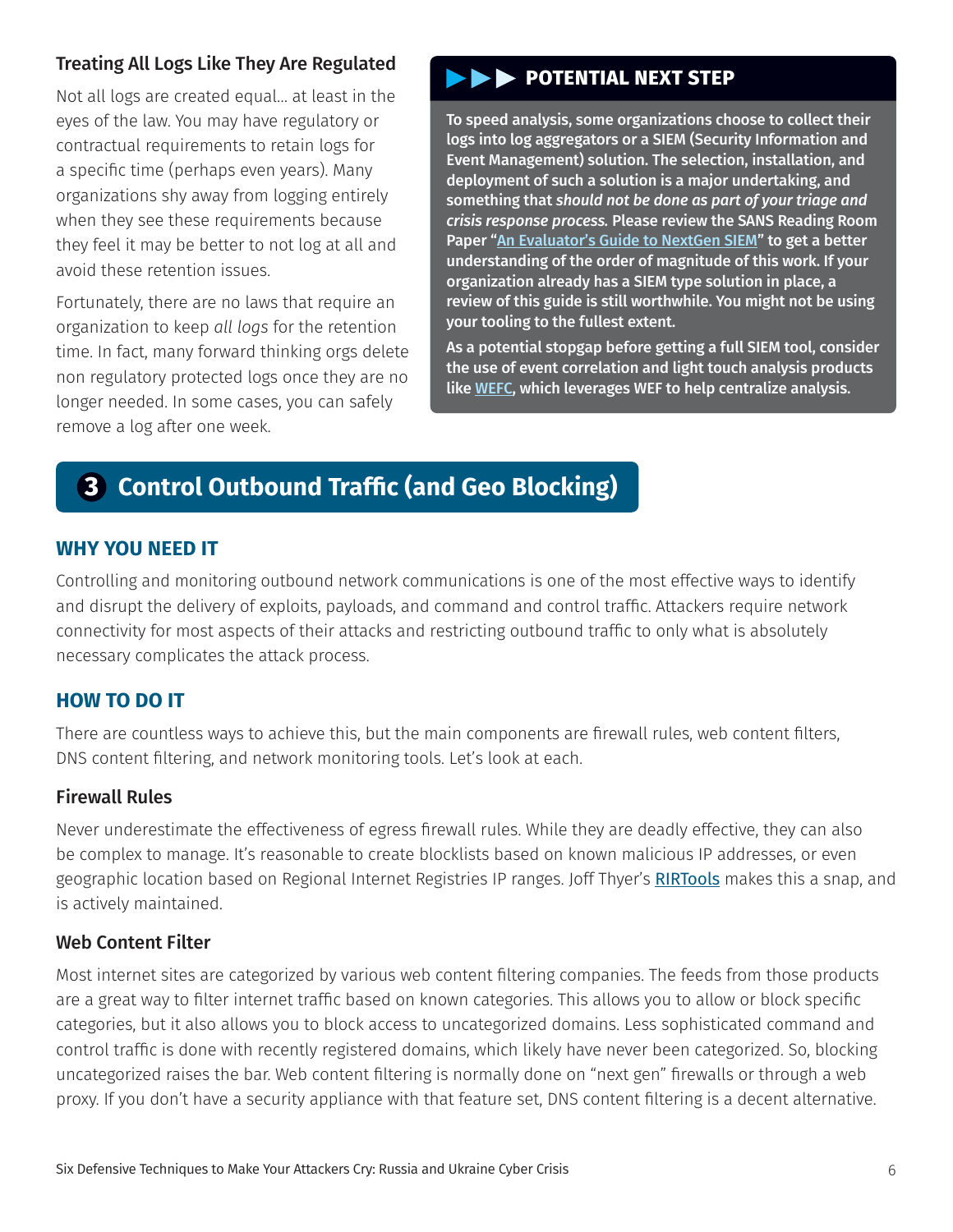#### DNS Content Filtering

The same "categorization" approach web content filters use is applied to some DNS servers. This allows the DNS server to return the site's actual IP address if the category is allowed, or the IP address of a web page that indicates the domain was blocked by the filtering service. The downside to this approach is it assumes the attacker is using DNS names for systems involved in the attack. If the attacker is using simple IP addresses, this filtering will be ineffective. It also requires that all systems in the environment use the appropriate DNS servers. So, it is essential to configure egress firewall rules to only allow DNS traffic to the DNS Content Filtering service. If possible, it's even better to only allow the trusted internal DNS servers to communicate with the external DNS systems, and force all internal network hosts to use your organization's internal DNS servers. Additionally, consider implementing Mark Baggett's freq.py, freq\_server, and domain\_stats.py utilities. These tools help identify malicious domains that are either algorithmically generated or recently created. He details using the tools in a [talk at Security Onion Con](https://www.youtube.com/watch?v=dfrh1FaFUic), be sure to check out the [latest version of the tools](https://github.com/MarkBaggett/freq) he mentions.

#### Network Monitoring Tools

The goal of this paper is to provide you tools and architectures that you can deploy quickly if they aren't already in place. While strict egress filtering based on "Allow Lists" of specific sites, services, and IP addresses would ensure no system communicated with any untrusted internet hosts, it's a lofty goal that might not be attainable. As you work towards such a lofty goal, it's critical to have an effective network monitoring system in place to enhance your visibility to detect the attacker that has evaded the other filtering techniques we've discussed.

#### **TIPS TO AVOID COMMON MISTAKES**

#### Consider Open Source

In most areas of IT and Security, there are a mix of open-source and commercial solutions. In the network monitoring and analysis space, open-source solutions typically are more feature rich than comparable commercial offerings. If open-source solutions are problematic because your organization requires professional support, it is common for the developers of these applications to offer professional services, or partner with (and suggest) competent providers.

#### Take a Modular Approach

As mentioned throughout this section, enhancing visibility and controls at the network layer can be a massive undertaking. Most network control projects fail due to a scope set too large. It is much easier to deploy a focused set of controls around a set of desktops used by high risk users or perhaps critical servers.

## **EXT STEP POTENTIAL NEXT STEP**

Consider segmenting your network into functional zones to limit the ability of attackers to access resources once they gain access to a single system. If your network is already segmented, consider moving to a micro segmentation network topology.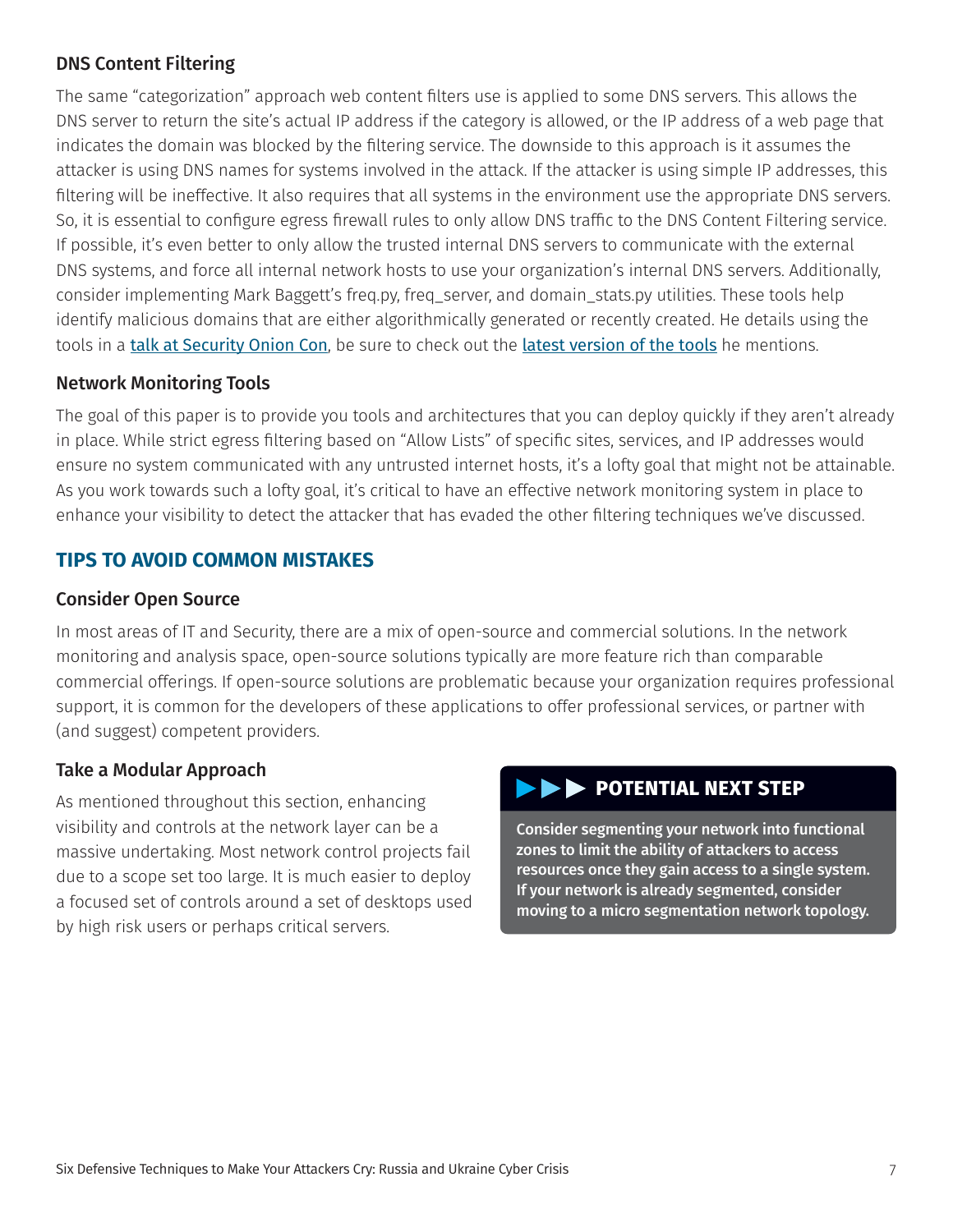## **4 Plan and Test for Rapid Containment**

#### **WHY YOU NEED IT**

One thing that many defenders misunderstand is the speed of an attack. You should start planning for ways to disrupt your adversaries in real time. Actions such as taking systems, or even network segments, offline during an attack will prevent attackers from achieving their objectives.

#### **HOW TO DO IT**

#### Isolate Systems or Networks

Work with the system owners to determine what systems can be brought offline, and under what conditions. We strongly recommend you use this form (Pre-Authorization to Take System or Network Zone Offline. [SEE APPENDIX.](#page-11-0) $\blacktriangleright$ )

When you have reason to believe a system has been compromised, you'll need to move quickly. Physically unplugging it from the network is typically the best. This allows the most evidence to be preserved and collected. Please work with your incident response provider to determine what evidence they'll want BEFORE an incident. You should specifically ask if they plan on doing memory analysis. If they will be doing this, it is vital that you not power down a system until they explicitly request this of you. Powering off a system clears this memory, denying them key evidence they will want to use.

#### Disable Accounts or Password Reset

Attackers will frequently hijack valid user accounts. Be prepared to disable accounts or do password resets for multiple affected accounts quickly. Be ready to remove accounts from groups to which they do not belong.

#### **TIPS TO AVOID COMMON MISTAKES**

#### **Practice**

Many organizations underestimate the level of effort required to do these actions in a coordinated manner. Before attempting technical testing, first do "table top" events to verify the different groups that are needed to coordinate these activities to understand what roles they play in the process.

#### Second Guessing vs Process Improvement

It's important to review performance to ensure work done meets expectations. It's unfair and counterproductive to apply after-the-fact knowledge to actions that were taken in good faith in the heat of the moment. Assume that the actions people were taking were based on the best available

#### **POTENTIAL NEXT STEP**

Make scripts (PowerShell or leverage some automation tooling) to do these actions in a rapid and consistent way.

information they had at the time. Try to focus on how to provide more accurate information faster so everyone is better informed during your next incident response event.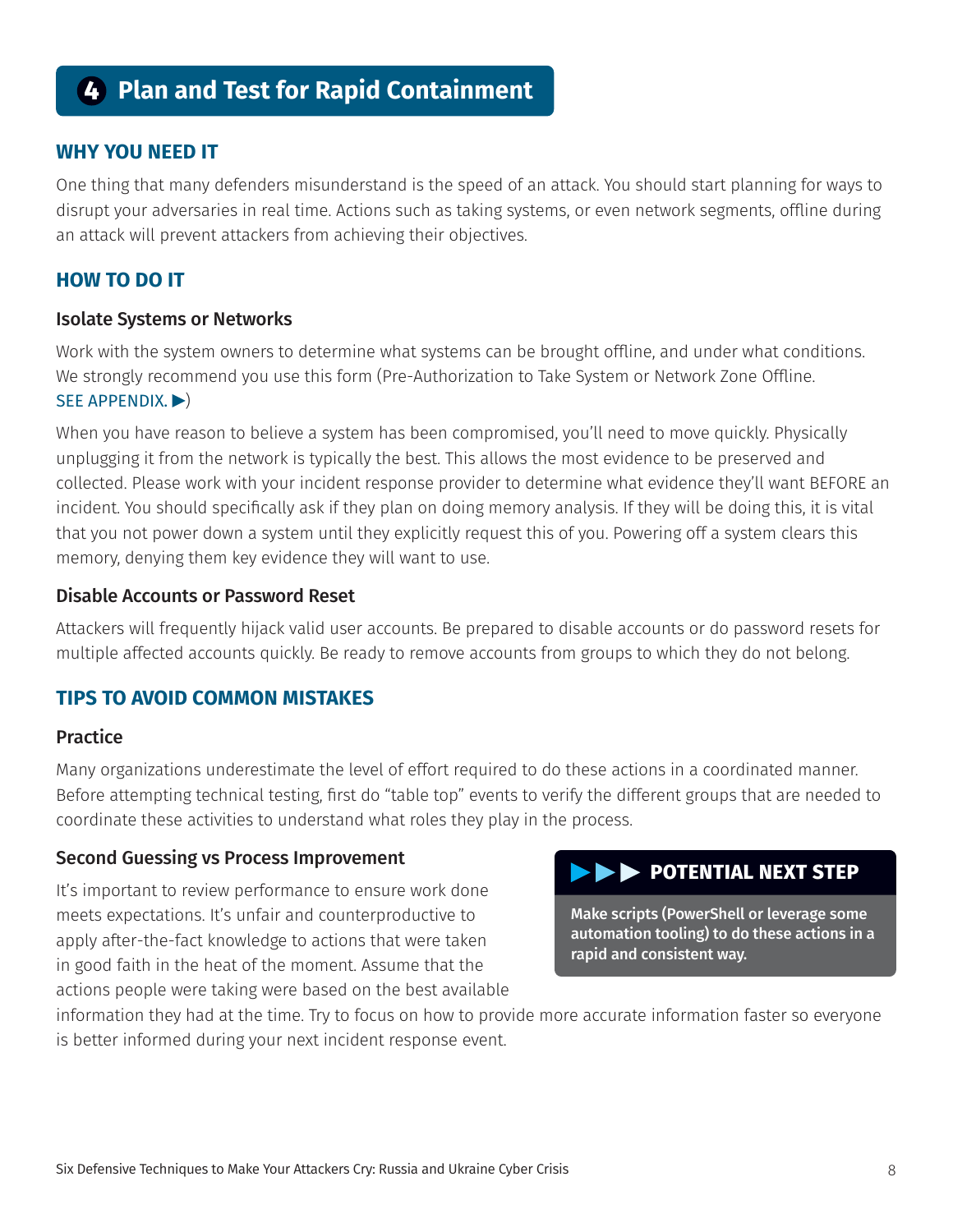## **5 Implement Application Control**

#### **SPECIAL NOTE**

For most organizations, this section will likely be the trickiest to implement. Despite the difficulty, It will remain on this list because it is exceptionally effective at stopping many attacks.

#### **WHY YOU NEED IT**

Application control (used to be called application whitelisting) is a technology that allows you to restrict the applications that are allowed to run on a machine. This prevents attackers from running malware they place on your system.

Important note: Like all security controls, skillful attackers do know how to get around application control. However, it is not easy. Not every attacker will be able to bypass it. Most often, in doing so, they generate a lot of noise. Once you have application control enabled, you can start looking for odd behaviors. One of the best detections is to alert when users are looking for application control tools running.

#### **HOW TO DO IT**

If you have a third-party tool that can handle application control, please consider using that. If you do not, Windows has a built-in application control tool called AppLocker. All versions of Windows 10 and 11 now support this powerful feature. Microsoft has a *[guide for how to implement AppLocker](https://docs.microsoft.com/en-us/windows/security/threat-protection/windows-defender-application-control/applocker/applocker-policies-deployment-guide)*. Carefully follow these instructions in a non-production environment before deploying to production systems.

#### **TIPS TO AVOID COMMON MISTAKES**

#### Profile on Actual Use

As powerful as these tools are, if you make a mistake in the configuration (block an application that is needed) you can prevent the system from working as needed by the user. The fastest and safest way to make a configuration is to base it on actual user behaviors.

If you have an application which tracks user behaviors, please leverage that. Some common third-party tools that do this are Endpoint Detection and Response (EDR) agents, Managed Detection and Response (MDR), as well as forensics agents.

If you do not have any of these products, another option is to take advantage of a little known feature in Windows. All applications used are tracked through the Windows System Resource Usage Monitor (SRUM). It contains a rolling 30-day list of the applications that were run by all users and the system. By using specialized tools, you can read the SRUM database. Perhaps the easiest tool to use for reading the SRUM database is [SRUM-Dump](https://github.com/markbaggett/srum-dump).

#### Don't Rush to Enforcement

Once you've built the application control policy, it may be a good idea to run in "audit" mode or "learn" mode for a week or more. In this mode of operation, you will learn of the applications that would have been blocked.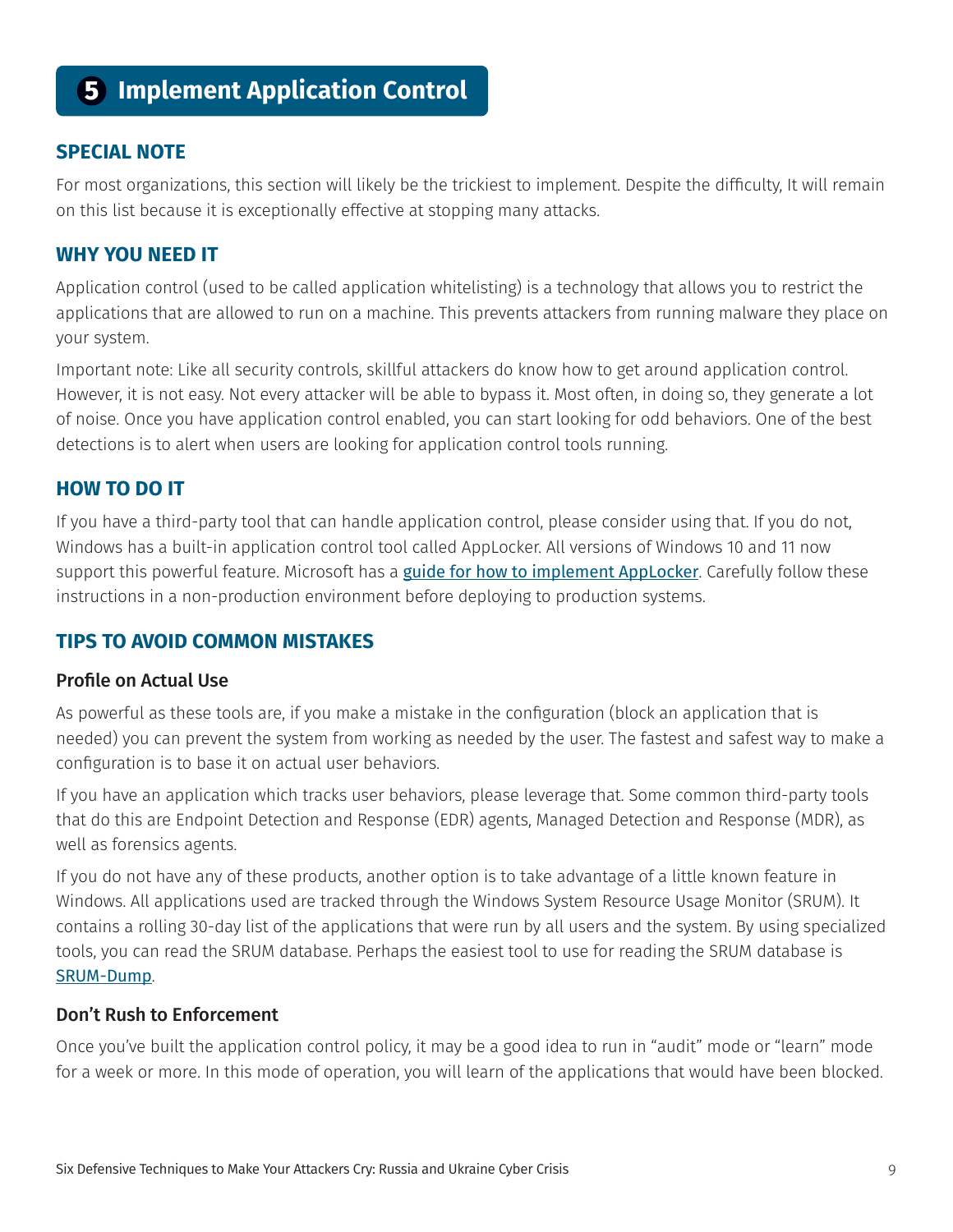## **6 Make This a Sustainable "Steady State"**

#### **WHY YOU NEED IT**

We're going to show you how to leverage the above techniques to create a sustainable state that allows you to have success built upon success.

#### **HOW TO DO IT**

Implementing robust security controls is a marathon, not a sprint. Pace yourself. Many organizations will attempt to suddenly "get serious about security" and try to fix everything all at once. Not only is this disruptive to ongoing issues, it rarely works well. Just like any personal fitness program, you tend to get better results by doing small impactful changes that result in incremental progress over time.

#### **TIPS TO AVOID COMMON MISTAKES**

#### Removing Noise Allows Focus

We've specifically focused on the defensive and detective controls that, in addition to being effective, will REMOVE NOISE from your environment. This, in turn, will allow you to focus more on the things that matter (specifically, removing even more noise!).

#### Protect Your Process Improvement Time

Pretty soon, you will have created a positive feedback loop where each time you create better visibility and controls, you will be rewarded with more time to improve things. If you're in a situation where you feel that "everything is on fire" the techniques we've covered in this document are for YOU. It may sound strange, but forcing a 2-hour block where you can focus and make tangible improvements on one of these controls will actually pay back multiple times.

#### **EXECUTE POTENTIAL NEXT STEP**

This paper is a resource allowing you an onramp to an effective security program. Consider going back through this list multiple times addressing the elements you needed to skip in the interest of time. Once you have comfort with this list, move to a deeper and more complex framework like the [Center For Internet Security Critical Controls](https://www.cisecurity.org/controls).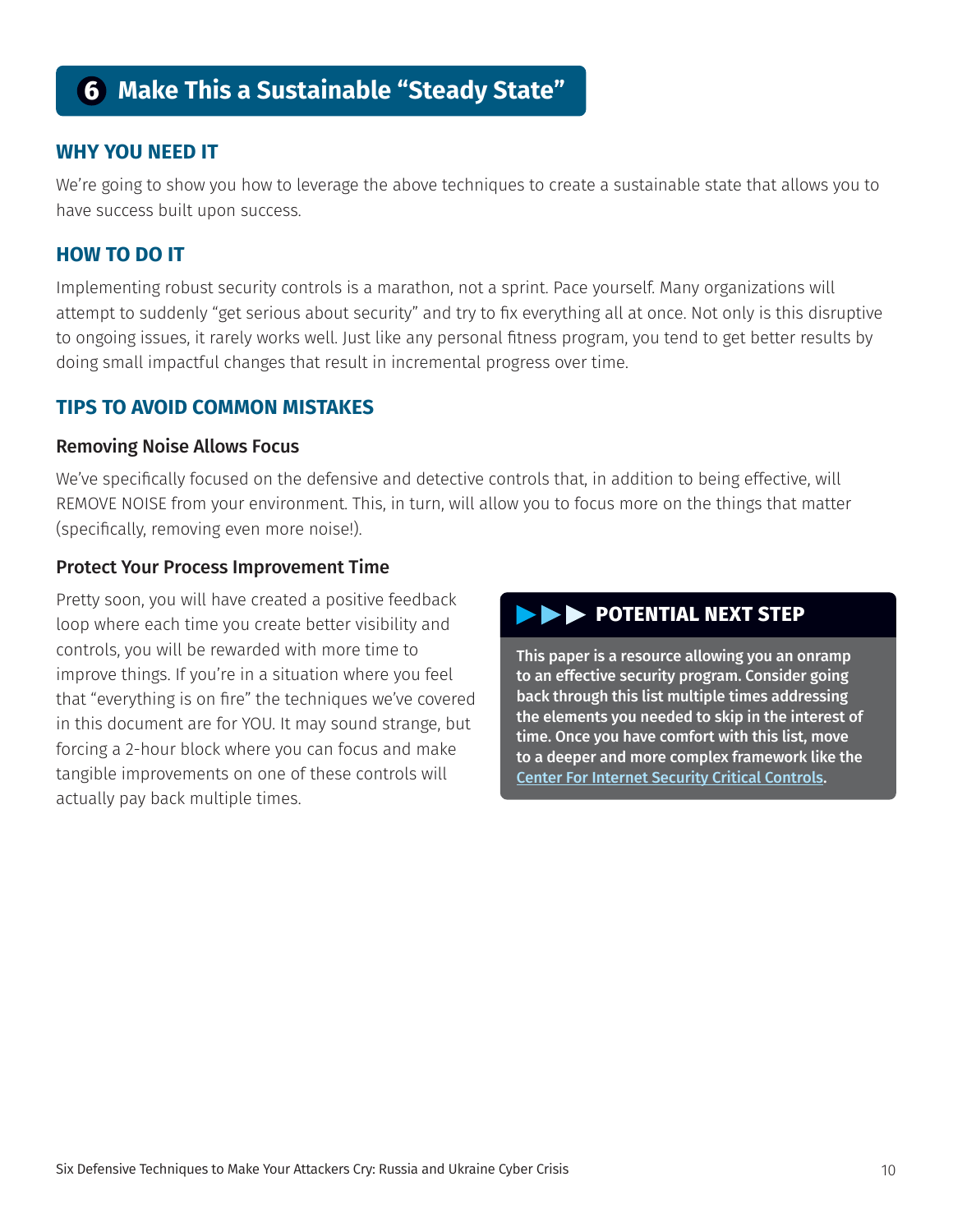## **About the Authors**

#### Mick Douglas, SANS Principal Instructor

Mick Douglas has over 10 years of experience in information security and is currently the Managing Partner for InfoSec Innovations. He specializes in PowerShell, Unix, Data Visualization, Hardware, and Radio Hacking and teaches SEC504: Hacker Tools, Techniques, and Incident Handling and SEC555: SIEM with Tactical Analytics. He has also been on the GIAC Advisory Board for over 12 years. He's authored numerous tools, led pen-testing teams, and has consulted with some of the largest InfoSec companies. [READ MORE](https://www.sans.org/profiles/mick-douglas/)

#### Jon Gorenflo, SANS Certified Instructor

When Jon Gorenflo took a job as a network administrator early in his career, the security responsibility of the position was mentioned almost as an afterthought. However, "it didn't take long for me to realize I was spending 90 percent of my time administering security products," he says. With no seasoned security veterans internally for Jon to lean on, he collaborated with teammates and found mentors by taking SANS classes, reading the SANS Pen Test blog and listening to the Security Weekly Podcast. [READ MORE](https://www.sans.org/profiles/jon-gorenflo/)